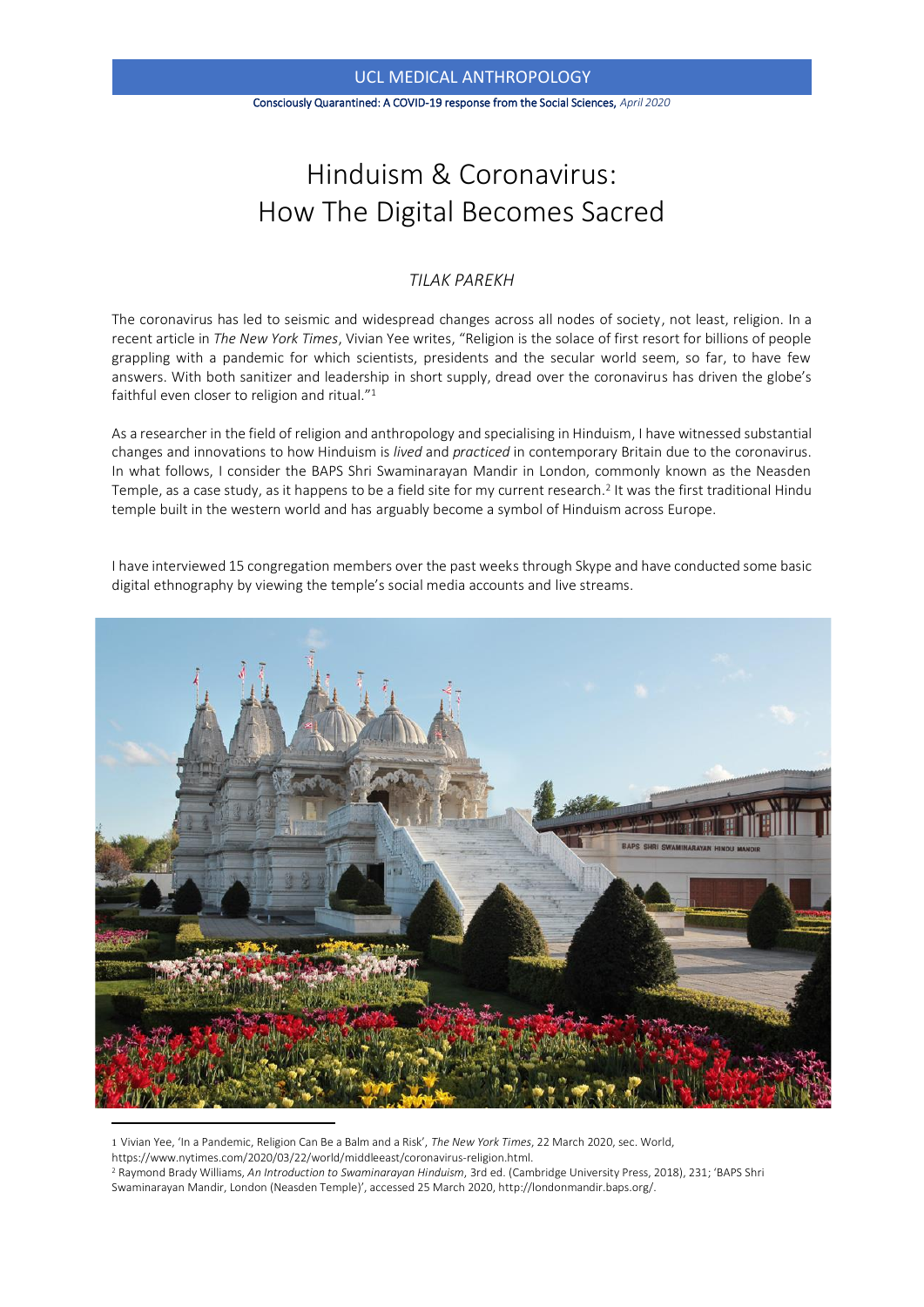Consciously Quarantined: A COVID-19 response from the Social Sciences, *April 2020*

#### Temple Closure

As Durkheim and many other scholars of religion, sociology, and anthropology have noted, religion is a phenomenon of social cohesion.<sup>3</sup> Every weekend, the Neasden Temple hosts a congregation of almost 3,000 devotees and receives thousands of visitors throughout the week. On 5th March, early on during the crisis, the temple made the decision to suspend all events<sup>4</sup> and then from 13th March to completely close its doors in the interest of public health and safety.<sup>5</sup> For tourists, this would perhaps mean one less stop on their tour of London; however, for devotees it was a significant move that has altered their religious lives. A 24-year-old devotee reflected, "Since I was born, I have been coming to *mandir* (temple) every single Saturday. Saturday evenings from 5pm-9pm were blocked off for my devotional rituals, discussion seminars, assemblies and of course a great meal at *mandir*! It has become a central part of my life. For it to be shut completely is very sad, but it makes sense because of the virus." Her comments reflect the important role places of worship play for believers, even young believers, and the ramifications of its closure. Members have emphasized how they are regularly staying connected through social media apps such as WhatsApp, evidencing how in times of social distancing and selfisolation, the social dimension to religion still remains as powerful as ever.



# Neasden Temple @NeasdenTemple · Mar 13

PUBLIC NOTICE: In the interest of public health and the safety, due to the escalating global #coronavirus #COVID19 pandemic, #NeasdenTemple and all @BAPS mandirs across the UK and in Europe will be closed until further notice. #COVID 19uk

londonmandir.baps.org/2020/03/corona...

# **BAPS** Shri Swaminarayan Mandir LONDON **CORONAVIRUS UPDATE: MANDIR CLOSED** In the interest of public health and the safety of all devotees and visitors due to the escalating global coronavirus (COVID-19) pandemic, **BAPS Shri Swaminarayan Mandir is CLOSED UNTIL FURTHER NOTICE.** Thank you for your cooperation and understanding.

#### Digital Religion

The internet, smartphones, and mobile applications shape the way we communicate, interact, and live our lives. Religion has not been exempt from this steamroller of digital media, and several studies explore the dense and

<sup>3</sup> Émile Durkheim, *The Elementary Forms of the Religious Life*, trans. Joseph Ward Swain (Courier Corporation, 2008); Malcolm B. Hamilton, *The Sociology of Religion: Theoretical and Comparative Perspectives*, 2nd ed. (Routledge, 2012), 131; Meredith B. McGuire, *Religion: The Social Context* (Waveland Press, 2008).

<sup>4</sup> '– BAPS Shri Swaminarayan Mandir, London', accessed 25 March 2020, http://londonmandir.baps.org/2020/03/coronavirus-covid-19 public-announcement-regarding-all-baps-events-in-uk-europe/.

<sup>5</sup> '– BAPS Shri Swaminarayan Mandir, London', accessed 25 March 2020, http://londonmandir.baps.org/2020/03/coronavirus-covid-19 public-announcement-update-mandirs-closed/.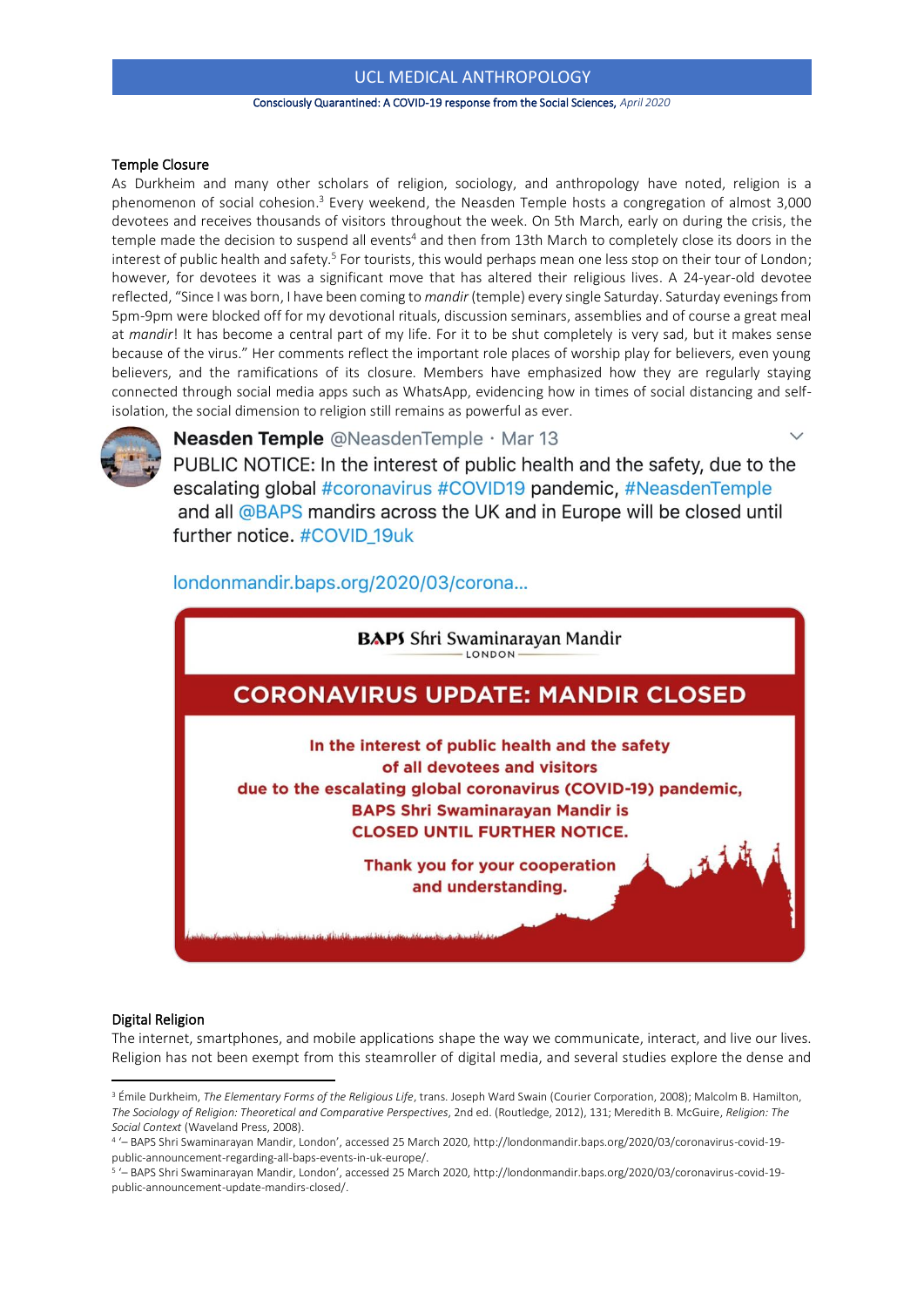#### Consciously Quarantined: A COVID-19 response from the Social Sciences, *April 2020*

dynamic intersections between the two.<sup>6</sup> But particularly during this coronavirus pandemic, the intersection between digital media and religion has become vital to keeping religious practices alive.

The Neasden Temple swiftly decided to live stream its religious assemblies every weekend and based off view counts on YouTube, thousands have been tuning in. These assemblies consist of singing religious hymns and prayers as well as a presentation on Hindu beliefs, ethics and values. Three separate webcasts are broadcasted: one catered for children, a second for the youth, and a third for those above the age of 40. <sup>7</sup> These assemblies which are normally physically conducted at the temple are able to continue through setting up such live broadcasts. A 33-year-old congregation member remarked, "These online webcasts of the *sabhas* (assemblies) have been amazing. I miss going to *mandir* in person, but it's amazing that I can get my weekly spiritual nourishment through these webcasts. The best part is that my two children can engage in the children's assembly on Sundays. With schools closed, the webcast from the *mandir* is brilliant for them! The special Mother's Day programme yesterday for mothers and young children was so much fun. I was impressed how, even virtually, they could make it interactive and so engaging. It just goes to show how technology can be used for so much good!"

Alongside such religious assemblies, devotional rituals are central to temple life. Devotees usually congregate at their local temple for the *arti* ceremony. However, due to the temple closures across the country, devotees can no longer attend these. The main temple in Neasden has therefore initiated a daily live broadcast on the web from 6:45pm to 7:30pm. The broadcast begins with a short reading, followed by a 15-minute ritual. After the ceremony, the head sadhu (priest) of the temple announces the key news of the day alongside public health information in Gujarati which is then followed by a prayer for all those affected by the virus. A common thread throughout all my interviews was that in these unprecedented and difficult times, engaging in this ritual has helped keep devotees in 'good spirits' and that the efficacy of the devotional ritual has not been reduced by being presented online. Interestingly, devotees reported that the social and collective dimension of the ritual has in fact



<sup>6</sup> H.A. Campbell, *Digital Religion: Understanding Religious Practice in New Media Worlds* (Taylor & Francis, 2012); L.L. Dawson and D.E. Cowan, *Religion Online: Finding Faith on the Internet* (Routledge, 2004).

<sup>7</sup> 'Broadcast of Weekly Assemblies for All BAPS Centers Worldwide', BAPS, accessed 25 March 2020,

https://www.baps.org/News/2020/Broadcast-of-Weekly-Assemblies-for-All-BAPS-Centers-Worldwide-18599.aspx.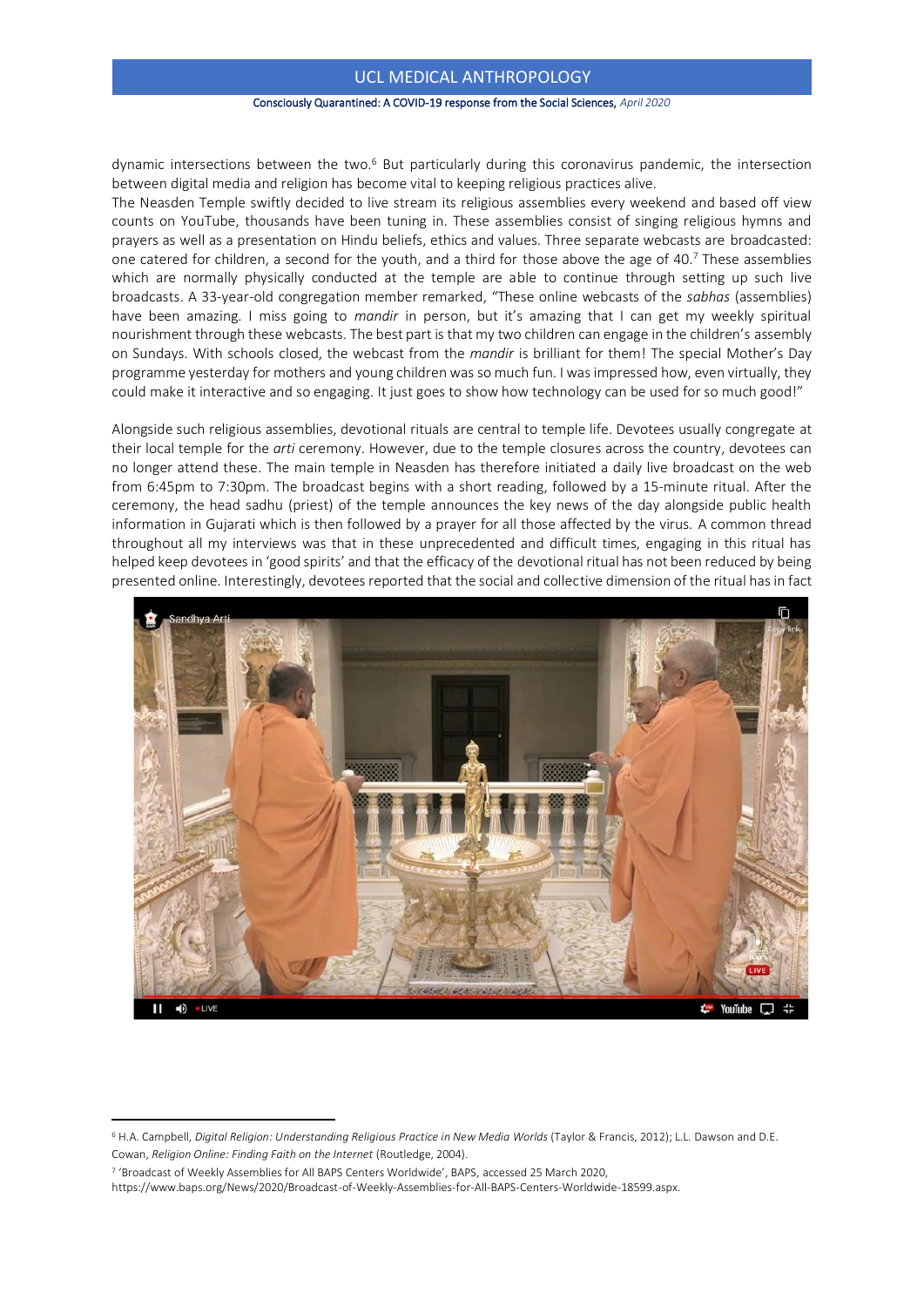Consciously Quarantined: A COVID-19 response from the Social Sciences, *April 2020*

# **BAPS** Swaminarayan Sanstha UK & EUROPE

**Live Webcast** 



been enhanced through these webcasts. Although there will only be a single family in a room conducting the online ritual, practitioners say they are experiencing a sense of solidarity alongside the thousands of other devotees participating in the same 'digital' room.

Although our case study here has been the Neasden Temple, such a drive to conduct 'online Hinduism' during this pandemic can be witnessed in many other prominent Hindu traditions as well. For example, the Bhaktivedanta Manor temple of the Hare Krishna tradition in Watford and the Parmarth Niketan Ashram situated on the banks of the Ganges in Rishikesh, India, are both streaming various rituals, prayers and scriptural readings on a daily basis.<sup>8</sup>

While a rosary (*mala*), a sacred image (*murti*), and an *arti* candle are sacred tools for Hindus, this global pandemic has made phones, laptops, and mobile applications necessary sacred tools that not only facilitate, but are indeed a lifeline for religious practices. Technology, which has been perceived as secular and even detrimental by some orthodox believers, is now being sacralised.



@ParmarthNiketan ONLINE SERIES: #KARUNA (COMPASSION) FOR #CORONA - 6 PM GANGA AARTI 24 March 2020

facebook.com/ParmarthNiketa...



11:12 AM · Mar 24, 2020 · Twitter Web App

8 'Manor Media', accessed 25 March 2020, http://manor.media/home/; 'Parmarth Niketan - YouTube', accessed 25 March 2020, https://www.youtube.com/user/parmarthniketan/videos.